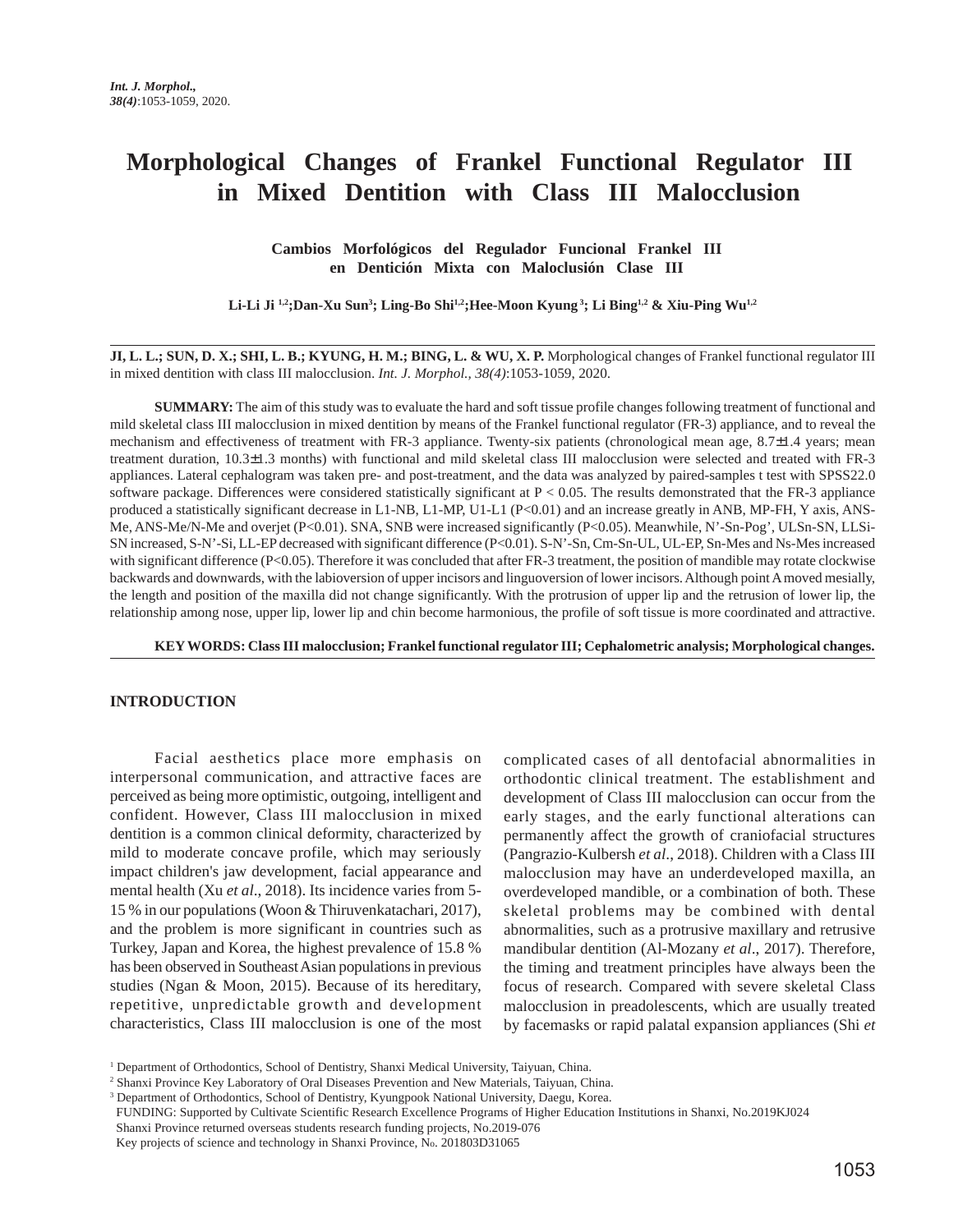*al*., 2020), the FR-3 appliance can be the ideal choice in functional and mild skeletal Class III malocclusion because of its simple wearing, basically no pain and less effect by the replacement of teeth.

Nowadays there are different views on the reconstruction of mandible and maxilla of FR-3 appliance, especially few evaluation studies on the important results of facial soft tissue changes. Therefore, the aim of this study was to evaluate the hard and soft tissue profile changes via cephalometric analysis following the treatment for functional and mild skeletal Class III malocclusion in mixed dentition by means of the FR-3 appliance, and to reveal the mechanism and effectiveness of treatment with FR-3 appliances.

# **MATERIAL AND METHOD**

**Material selection.** Twenty-six prepubertal patients (12 males and 14 females) with functional and mild skeletal Class III malocclusion in the mixed dentition were selected from department of orthodontics, Shanxi Medical University stomatological hospital in 2017-2019. Mean chronological ages of the subjects were 8.7±1.4 years, ranging from 6 to 11 years old, and the average treatment duration is 10.3±1.3 months. Inclusion criteria: 1) functional and mild skeletal class III malocclusion in mixed dentition, mandible can retreat to the opposite edge of anterior teeth; 2) mesial molars relationship; 3) anterior overjet  $\leq 0$  mm; 4) typical Class III malocclusion concave profile; 5) good cooperation during the treatment period. Exclusion criteria: 1) cleft lip and palate or other systemic disease; 2) history of trauma, maxillofacial surgery or orthodontic treatment.



Fig. 1. FR-3 appliance.

**Clinical application of FR-3 appliance.** The FR-3 appliance used in this study is shown in Figure 1. The patient will have a follow-up visit one week after first wearing the appliance and once a month later. All patients should wear appliances no less than 14-16 hours per day until the molars reach a neutral relationship, the anterior crossbite are released, and the normal overbite coverage is restored.

**Measuring method.** Lateral cephalograms were obtained from all patients with FR-3 appliance at the beginning and after treatment. All films were taken in a standard position using the same equipment under the same conditions by one operator, and the measurement were digitized and calculated with the "Uceph" (Orthodontic Software, Sichuan China) analysis program. All fixed points were completed by the same person. Each set of points was determined twice, with a time interval of 2 weeks.

**Measurement index of hard tissue.** 1) SNA: sella-nasionpoint A angle, representing the anterior-posterior position of the maxilla relative to the skull; 2) SNB: sella-nasionpoint B angle, representing the anterior-posterior position of the mandible relative to the skull; 3) ANB: point A-nasionpoint B angle, representing the relative position of the maxilla and mandible to the skull; 4) MP-FH: representing the steepness of the mandible; 5) Y axis: the line through the point S and Gn, representing the degree of protrusion of chin; 6) U1-NA, U1-SN: representing the inclination of the maxillary incisor; 7) L1-NB, L1-MP: representing the inclination of the mandibular incisor; 8) ANS-Ptm: representing the length of maxilla; 9) S-Ptm: representing the anterior-posterior position of the maxillary; 10) Pog-Go: representing the length of mandible; 11) ANS-Me: representing the lower face height; 12) ANS-Me/N-Me: representing the lower face height to total face height ratio; 13) overjet: distance from the upper incisor' edge to the labial surface of the lower anterior teeth; 14) overbite: distance between upper and lower incisor edge (Fig. 2).

**Measurement index of soft tissue.** 1) S-N'-Sn: upper lip base angle, representing the convexity of maxilla; 2) S-N'- Si: lower lip base angle, representing the convexity of mandible; 3) N'-Sn-Pog': representing facial profile of soft tissue profile in maxillofacial region; 4) Cm-Sn-UL: nasolabial angle, representing the protrusion of upper lip and upper anterior teeth; 5) LL-Si-Pog': representing the protrusion of lower lip and lower anterior teeth; 6) ULSn-SN: representing the upper lip protrusion; 7) LLSi-SN: representing the lower lip protrusion; 8) UL-E plane: distance from UL point to the line consisting of the Prn and Pog' point, representing the upper lip protrusion; 9) LL-E: distance from LL point to the line consisting of the Prn and Pog' point, representing the lower lip protrusion; 10) N'-Sn: soft tissue upper face height; 11) Sn-Mes: soft tissue lower face height; 12) N'-Mes: soft tissue total face height (Fig. 3).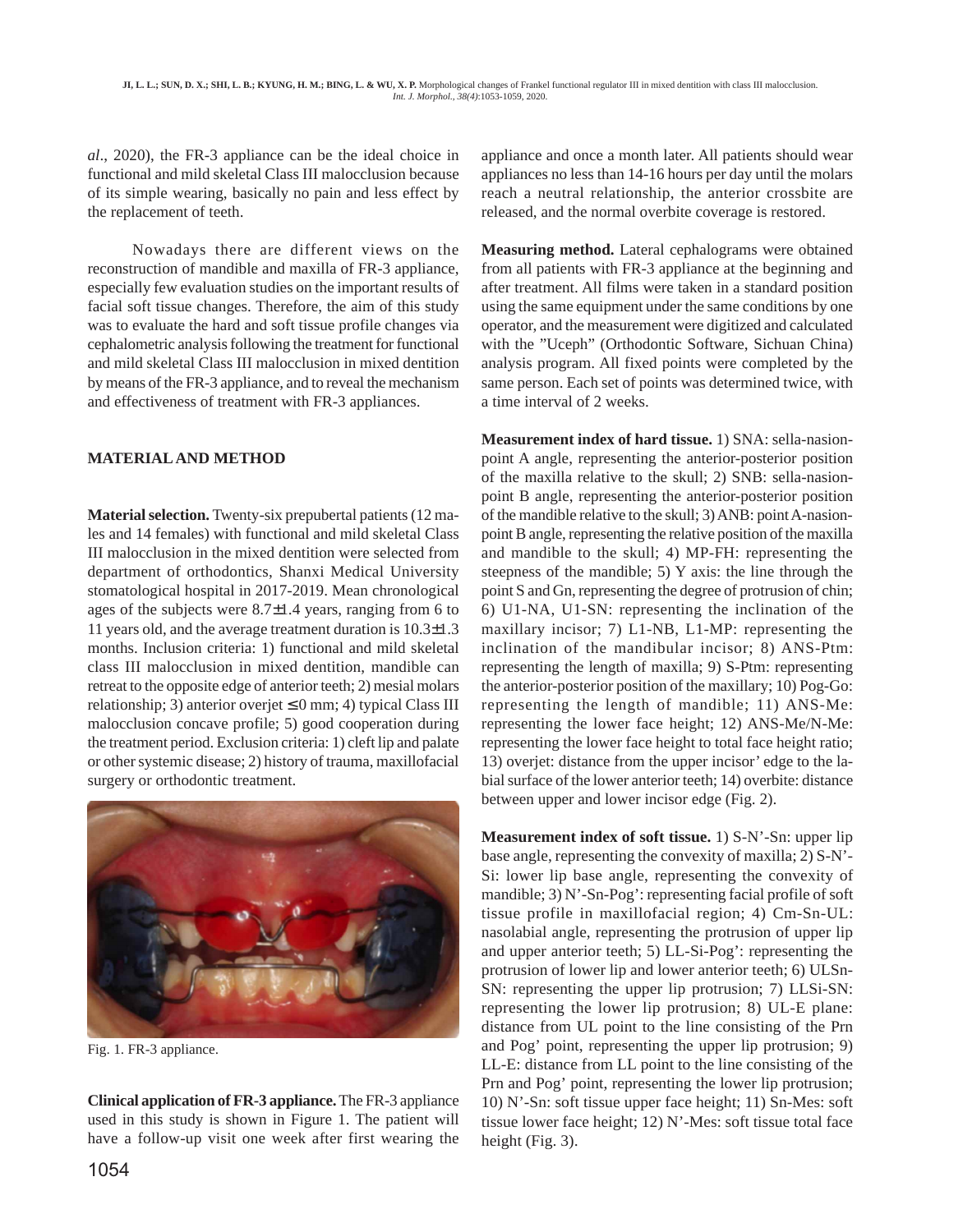**JI, L. L.; SUN, D. X.; SHI, L. B.; KYUNG, H. M.; BING, L. & WU, X. P.** Morphological changes of Frankel functional regulator III in mixed dentition with class III malocclusion. *Int. J. Morphol., 38(4)*:1053-1059, 2020.



Fig. 2. Measurement index of hard tissue in the study: 1) SNA; 2) SNB; 3) ANB; 4) MP-FH; 5) Y axis; 6) U1-NA; 7) U1-SN; 8) L1-NB; 9) L1-MP; 10) U1-L1; 11) ANS-Ptm; 12) S-Ptm; 13) Pog-Go; 14) ANS-Me; 15) N-Me.

**Statistical Analysis.** Establish database with excel version 2016. The data obtained from the cephalograms were statistically analyzed by paired-samples t test with SPSS22.0 software package. P-values<0.05 were considered statistically significant.

### **RESULTS**

All patients showed a good level of compliance. At the end of the treatment, the anterior crossbite was relieved and the profile improved significantly. The statistically significant results of the hard tissue analysis are presented in Table I. Cephalometric analysis revealed a significant increase in ANB, MP-FH, Y axis, U1-NA, U1-SN, ANS-Me, ANS-Me/N-Me, Overjet (P<0.01), and a decrease in SNB, LI-NB, LI-MP. No significant differences were noted in ANS-Ptm, S-Ptm, Pog-Go and overbite (P>0.05). The statistically significant results of the soft tissue profile analysis are presented in Table II. N'-Sn-Pog', ULSn-SN, LLSi-SN increased, S-N'-Si, LL-E plane decreased with significant difference (P<0.01). S-N'-Sn, Cm-Sn-UL, UL-E plane, Sn-Mes, N'-Mes increased with significant difference  $(P<0.05)$ . The increase of N'-Sn was not statistically significant.

**Typical cases.** A 8-year-old girl presented with a functional anterior crossbite, who had a significant concave profile in mixed dentition. About 4 months after wearing the FR-3 appliance, the anterior crossbite reversed, and the appliance was continued to be worn. After 11 months, normal occlusion of anterior teeth was established, and the profile was greatly improved. The pre- and post-treatment intraoral and lateral profile photographs were shown in Figures 4 to 6, and the lateral cephalometric analysis was superimposed for comparison, as shown in Figure 7.



Fig. 3. Measurement index of soft tissue in the study: 1) S-N'-Sn; 2) S-N'- Si; 3) N'-Sn-Pog'; 4) Cm-Sn-UL; 5) LL-Si-Pog'; 6) ULSn-SN; 7) LLSi-SN; 8) UL-E plane; 9) LL-E plane; 10) N'-Sn; 11) Sn-Mes; 12) N'-Mes.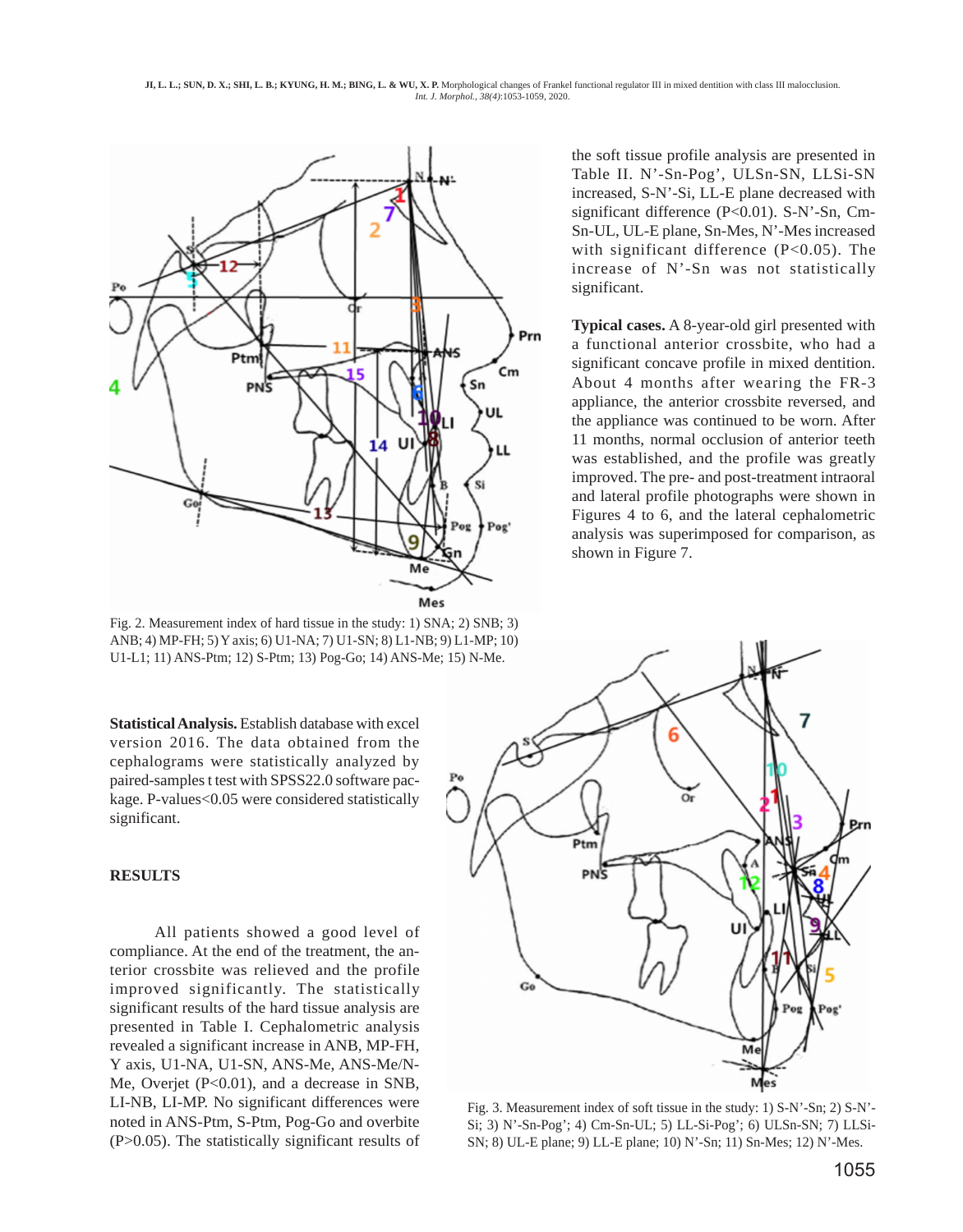JI, L. L.; SUN, D. X.; SHI, L. B.; KYUNG, H. M.; BING, L. & WU, X. P. Morphological changes of Frankel functional regulator III in mixed dentition with class III malocclusion.<br>Int. J. Morphol., 38(4):1053-1059, 2020.



Fig. 4. Pre-treatment intraoral photographs.



Fig. 5. Post-treatment intraoral photographs.



Fig. 7. Pre- (Black) and post- (Red) treatment cephalograms superimposed tracings.

Fig. 6. Pre- (A) and post- (B) treatment lateral profile photographs.

|  |  | Table I. Descriptive of the pre- (T1) and post-treatment (T2) measurements of hard tissue changes. |
|--|--|----------------------------------------------------------------------------------------------------|
|  |  |                                                                                                    |
|  |  |                                                                                                    |

| Parameters    | T1     |      | T <sub>2</sub> |           | $T2-T1$ |     | P value |
|---------------|--------|------|----------------|-----------|---------|-----|---------|
|               | Mean   | SD   | Mean           | <b>SD</b> | Mean    | SD  |         |
| Angular $(°)$ |        |      |                |           |         |     |         |
| <b>SNA</b>    | 79.7   | 4.4  | 80.1           | 4.7       | 0.5     | 0.8 | < 0.05  |
| <b>SNB</b>    | 79.6   | 3.9  | 79.3           | 3.3       | $-0.3$  | 0.7 | < 0.05  |
| AND           | 0.4    | 1.4  | 1.2            | 0.9       | 0.9     | 0.6 | < 0.01  |
| $MP$ - $FH$   | 32.5   | 4.5  | 32.9           | 4.1       | 0.4     | 0.7 | < 0.01  |
| Y axis        | 67.1   | 3.3  | 69.6           | 4.4       | 2.4     | 2.4 | < 0.01  |
| $U1-NA$       | 26.9   | 9.1  | 28.5           | 7.5       | 1.6     | 2.2 | < 0.01  |
| $U1-SN$       | 100.6  | 6.0  | 104.2          | 4.8       | 3.6     | 4.2 | < 0.01  |
| $L1-NB$       | 30.2   | 2.7  | 27.0           | 5.3       | $-3.2$  | 2.8 | < 0.01  |
| $L1-MP$       | 88.4   | 5.7  | 85.7           | 6.4       | $-2.7$  | 4.3 | < 0.01  |
| $U1-L1$       | 134.8  | 10.0 | 125.6          | 5.8       | $-9.2$  | 8.4 | < 0.01  |
| Length (mm)   |        |      |                |           |         |     |         |
| ANS-Ptm       | 39.2   | 2.5  | 39.5           | 1.7       | 0.3     | 2.0 | >0.05   |
| $S-Ptm$       | 18.2   | 1.5  | 18.5           | 2.2       | 0.3     | 3.3 | >0.05   |
| Pog-Go        | 62.7   | 4.7  | 63.4           | 3.2       | 0.7     | 2.7 | >0.05   |
| ANS-Me        | 53.2   | 2.5  | 55.7           | 3.3       | 2.5     | 1.5 | < 0.01  |
| ANS-Me/N-Me   | 57.3   | 1.6  | 58.6           | 1.4       | 1.3     | 1.4 | < 0.01  |
| Others (mm)   |        |      |                |           |         |     |         |
| Overjet       | $-2.2$ | 1.4  | 1.7            | 0.9       | 3.9     | 2.6 | < 0.01  |
| Overbite      | 1.7    | 1.5  | 1.4            | 1.1       | $-0.3$  | 1.6 | >0.05   |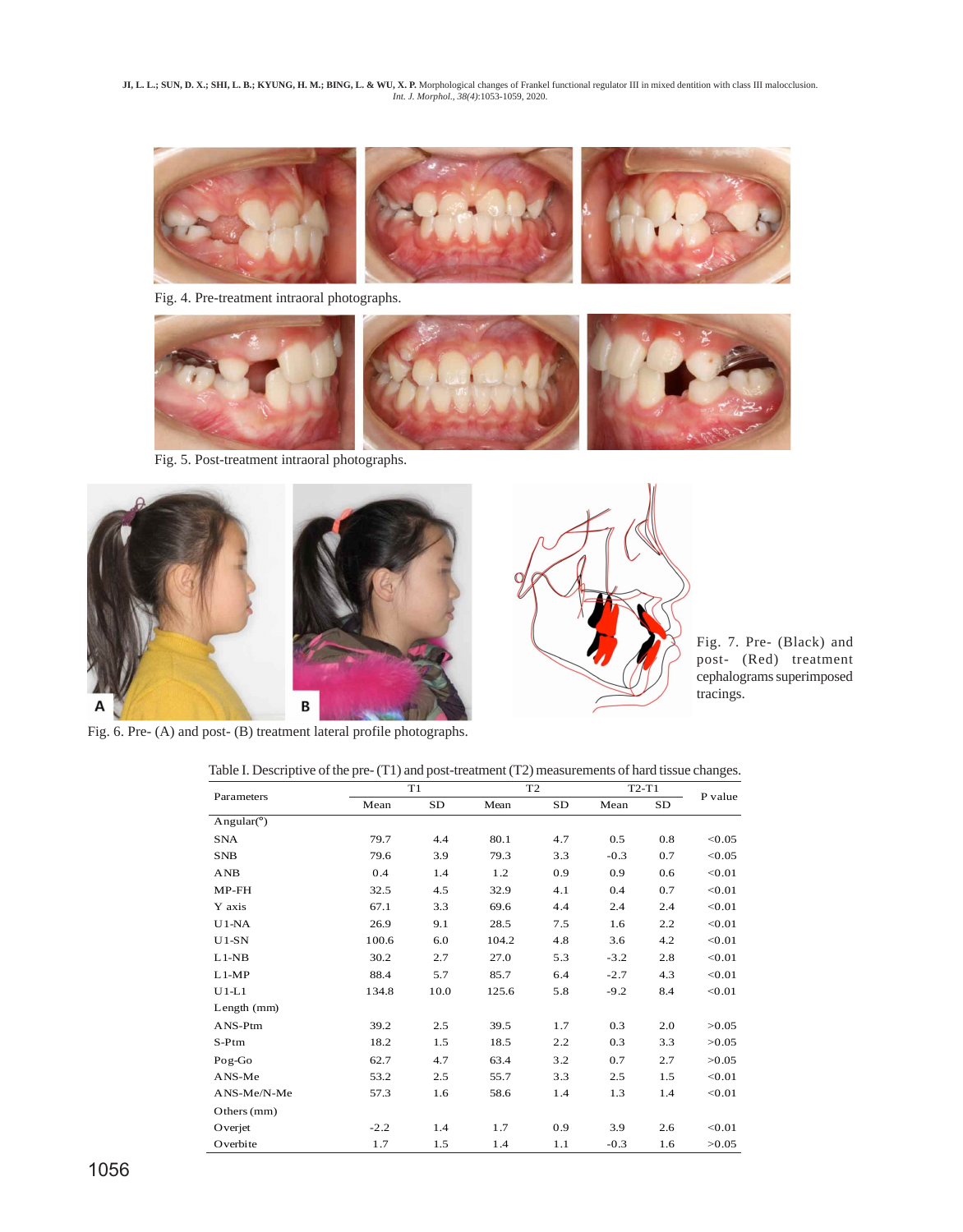| Parameters         | T1     |           |       | T <sub>2</sub> |        | $T2-T1$   |         |
|--------------------|--------|-----------|-------|----------------|--------|-----------|---------|
|                    | Mean   | <b>SD</b> | Mean  | <b>SD</b>      | Mean   | <b>SD</b> | P value |
| Angular( $\circ$ ) |        |           |       |                |        |           |         |
| $S-N'$ -Sn         | 87.6   | 2.1       | 88.8  | 3.1            | 1.2    | 1.6       | < 0.05  |
| $S-N'$ -Si         | 89.5   | 3.3       | 86.9  | 2.8            | $-2.6$ | 2.0       | < 0.01  |
| $N'$ -Sn-Pog'      | 4.5    | 1.9       | 11.4  | 2.0            | 6.9    | 1.3       | < 0.01  |
| $Cm-Sn-UL$         | 98.4   | 14.6      | 103.1 | 13.9           | 4.7    | 5.3       | < 0.05  |
| $LL-Si-Pog'$       | 68.6   | 4.4       | 72.8  | 5.3            | 4.2    | 8.7       | >0.05   |
| ULSn-SN            | 102.5  | 3.4       | 105.5 | 1.3            | 3.0    | 4.0       | < 0.01  |
| LLSi-SN            | 43.5   | 3.0       | 49.4  | 3.0            | 5.9    | 2.2       | < 0.01  |
| Length(mm)         |        |           |       |                |        |           |         |
| UL-E plane         | $-0.9$ | 2.0       | 1.3   | 1.9            | 2.2    | 2.9       | < 0.05  |
| LL-E plane         | 3.5    | 1.8       | 2.0   | 1.2            | $-1.5$ | 0.7       | < 0.01  |
| $N'$ -Sn           | 51.6   | 3.4       | 52.3  | 2.6            | 0.8    | 1.6       | >0.05   |
| Sn-Mes             | 58.7   | 2.9       | 60.8  | 3.3            | 2.1    | 2.9       | < 0.05  |
| $N'$ -Mes          | 109.3  | 5.7       | 112.1 | 4.8            | 2.9    | 4.0       | < 0.05  |

Table II. Descriptive statistics of pre- (T1) and post-treatment (T2) measurements of soft tissue profile changes.

#### **DISCUSSION**

Class III malocclusion in mixed dentition is one of the most challenging situations for orthodontists, mainly for the uncertainly of stable long-term results owing to the interaction of both genetic inheritance and environmental factors (D'Apuzzo *et al*., 2019). Due to the increasing trend of growth and development, it has been widely reported that active intervene of Class III malocclusion in the early stage can improve the appearance of the patients, reduce the degree of deformity and promote the coordinated development of soft and hard tissues (Almeida *et al*., 2015; Tseng *et al*., 2016). Although there are some defects in FR-3 appliance, such as discomfort in large size, it is still an important means in the orthodontic treatment of Class III malocclusion, especially in mixed dentition, because the mechanism of FR-3 appliance is that the lip pads and buccal shields can relieve the development of the upper arch of the periorbital muscle, and to stretch the periosteum of the vestibular mucosa to stimulate bone hyperplasia and stimulate the growth of alveolar and basal bone (Ngan *et al*., 1996). Whether FR-3 appliance can reconstruction bone and alveolar bone remains to be debated, nowadays there is almost no dispute that the FR-3 appliance may rotate the mandible in a backward and downward direction (Baik *et al*., 2004; Kalavritinos *et al*., 2005), but there is some controversy about the skeletal effects in the maxilla, although the introduction of this appliance to clinical orthodontics dates back to the 1970s. Some scholars have observed substantial effects due to FR-3 appliance's treatment on the maxillary basal bone (Levin *et al*., 2008). On the other hand, some scholars claimed that the correction of a Class III malocclusion is produced mainly by the clockwise rotation of the mandibular

and/or the alterations in upper and lower incisors inclinations (Kilic *et al*., 2011; Yang *et al*., 2014). After the treatment of FR-3 appliance in our study, MP-FH, ANS-Me and ANS-Me/N-Me showed a statistically significant increase, demonstrating that the FR-3 appliance can produce the mandible to rotate backward and downward, which is beneficial to improve the general class III concave facial profile, but it should be used with caution in the high-angle patient to prevent the occurrence of open occlusion (Baik *et al*.; Kalavritinos *et al*.). Although the mandibular posterior rotation was more obvious after treatment, the mandibular length was increased (P>0.05), indicating that the FR-3 was no obvious limiting effect for the growth of the mandible. No significant differences were noted in ANS-Ptm and S-Ptm (P>0.05), indicating that even though the point A moved mesially, the length and position of the maxilla did not change significantly. In this study a statistically significant increase was noted in the overjet, U1-NA, U1-SN, and a significant decrease in LI-NB, L1-MP (P<0.01), it can be concluded that the changes following treatment with the FR-3 appliance are primarily in dentoalveolar (Kilic *et al*., 2010). In short, the hard tissue treatment effects of the FR-3 appliance in this study can be considered to both skeletal and dentoalveolar changes. The skeletal effects were mainly obtained by the backward and downward rotation of the mandible with little forward growth stimulation on the maxilla, whereas the dentoalveolar effects were mostly due to the labial inclination of the maxillary incisors and linguoversion of the mandibular incisors (Baik *et al*.; Kilic *et al*., 2010). Although the point A moved mesially, the length and position of the maxilla did not change significantly.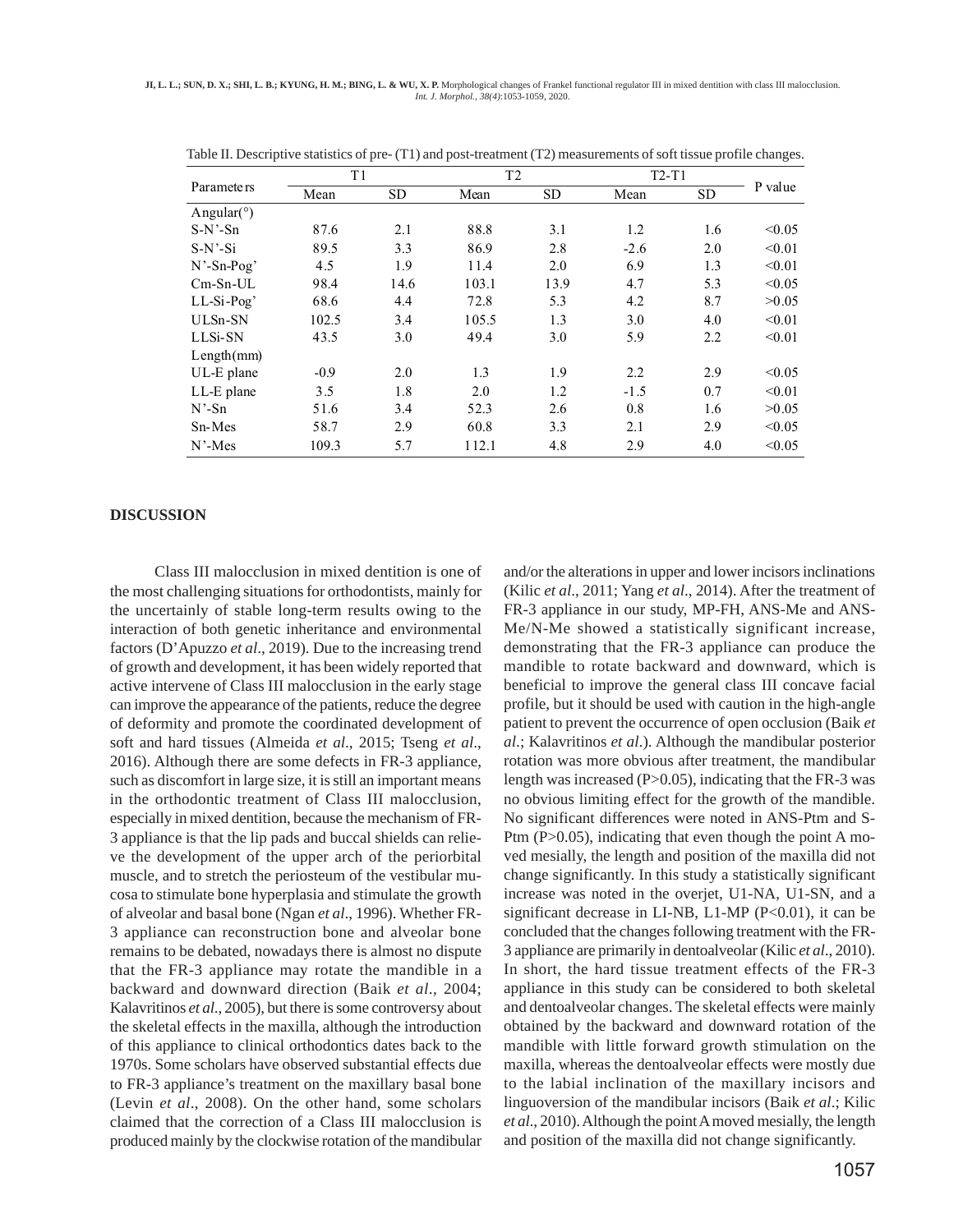Most scholars think that orthodontists should pay more attention to soft tissue profile than to hard tissue merely, considering that patients and parents are often eager to improve their profile aesthetic. Scholars claimed that the difference of soft tissue profile is mainly concentrated in lower 1/3 of the face, and the harmony of the relationship between nose, lip and chin can improve profile aesthetics (Ghorbanyjavadpour & Rakhshan, 2019). After treatment of FR-3 appliance in our study, the S-N'-Sn, N'-Sn-Pog', ULSn-SN, LLSi-SN increased, S-N'-Si decreased with significant difference, indicating that the base of upper lip forward and upper lip and chin moved back obviously, patient's profile became protrudent after treatment, and the type concave profile has improved, which considering the following reasons: 1. the mesial movement of point A results in the corresponding soft tissue point Sn moves mesially; 2. with the clockwise rotation of mandible, the soft tissue point Pog' moves forward and backward, which eventually increases the N'-Sn-Pog' angle. The most profound changes of soft tissue profile were the upper and lower lips in the sagittal direction. Cephalometric evaluation revealed a significant decrease in LL-EP distance and an increase greatly in UL-EP distance, suggesting that the patient's upper lip moves in the mesial and the lower lip appears in the distal movement after treatment, which plays an active role in the improvement of the type concave profile (Kilic *et al*., 2010). The cause of the changes in lip protrusion may be due to the labial inclination of the upper anterior teeth, the lingual inclination of the lower anterior teeth, and the change of the mandibular position by FR-3 appliance. In addition, special attention should be paid to the training of lip sealing in the treatment process of using FR-3 appliance, otherwise it will affect the development of the whole maxillofacial region. In conclusion, after treatment by FR-3 appliance, the relationship among nose, upper lip, lower lip and chin become harmonious, the profile of soft tissue is more coordinated and attractive, which improve the children's profile and promotes the physical and mental health.

According to the results of this study, it can be concluded that FR-3 appliance can rotate the mandible clockwise backwards and downwards, with the labioversion of upper incisors and linguoversion of lower incisors. Although the point A moved mesially, the length and position of the maxilla did not change significantly. Meanwhile, with the protrusion of upper lip and the retrusion of lower lip, the relationship among nose, upper lip, lower lip and chin become harmonious, the profile of soft tissue is more coordinated and attractive. These results confirm a more favorable functional and esthetic maxillary and mandibular position following treatment with the FR-3 appliance.

**JI, L. L.; SUN, D. X.; SHI, L. B.; KYUNG, H. M.; BING, L. & WU, X. P.** Cambios morfológicos del regulador funcional Frankel III en dentición mixta con maloclusión Clase III. *Int. J. Morphol., 38(4)*:1053-1059, 2020.

**RESUMEN:** El objetivo de este estudio fue evaluar los cambios en el perfil de los tejidos duros y blandos después del tratamiento de la maloclusión funcional y leve de la clase III esquelética en la dentición mixta mediante el aparato regulador funcional Frankel (FR-3), y revelar el mecanismo y efectividad del tratamiento con el aparato FR-3. Veintiseis pacientes (edad media  $8,7 \pm 1,4$  años; duración media del tratamiento,  $10,3 \pm 1,3$ meses) con maloclusión funcional y leve de clase esquelética III fueron seleccionados y tratados con aparatos FR-3. El cefalograma lateral se tomó antes y después del tratamiento, y los datos se analizaron mediante la prueba t de muestras con el software SPSS22.0. Las diferencias se consideraron estadísticamente significativas a P <0,05. Los resultados demostraron que el dispositivo FR-3 produjo una disminución estadísticamente significativa en L1-NB, L1- MP, U1-L1 (P <0,01) y un gran aumento en ANB, MP-FH, eje Y, ANS-Me, ANS -Me / N-Me y overjet (P <0,01). SNA, SNB se incrementaron significativamente (P <0,05). Mientras tanto, N'- Sn-Pog', ULSn-SN, LLSi-SN aumentaron, S-N'-Si, LL-EP disminuyeron con una diferencia significativa (P <0,01). S-N'-Sn, Cm-Sn-UL, UL-EP, Sn-Mes y Ns-Mes aumentaron con una diferencia significativa (P <0,05). Por lo tanto, se concluyó que después del tratamiento con FR-3, la posición de la mandíbula puede girar en sentido reloj hacia atrás y hacia abajo, con labioversión de los incisivos superiores y linguoversión de los incisivos inferiores. Aunque el punto A se movió mesialmente, la longitud y la posición del maxilar no cambiaron significativamente. Con la protuberancia del labio superior y la retrusión del labio inferior, la relación entre la nariz, el labio superior, el labio inferior y el mentón se armoniza, el perfil del tejido blando es más coordinado y atractivo.

**PALABRAS CLAVE: Clase III maloclusión; Regulador funcional Frankel III; Análisis cefalométrico; Cambios morfológicos.**

## **REFERENCES**

- Al-Mozany, S. A.; Dalci, O.; Almuzian, M.; Gonzalez, C.; Tarraf, N. E. & Ali Darendeliler, M. A novel method for treatment of Class III malocclusion in growing patients. *Prog. Orthod., 18(1)*:40, 2017.
- Almeida, R. R.; Alessio, L. E.; Almeida-Pedrin, R. R.; Almeida, M. R.; Pinzan, A. & Vieira, L. S. Management of the Class III malocclusion treated with maxillary expansion, facemask therapy and corrective orthodontic. A 15-year follow-up. *J. Appl. Oral Sci., 23(1)*:101-9, 2015.
- Baik, H. S.; Jee, S. H.; Lee, K. J. & Oh, T. K. Treatment effects of Fränkel functional regulator III in children with class III malocclusions. *Am. J. Orthod. Dentofacial Orthop., 125(3)*:294-301, 2004.
- D´Apuzzo, F.; Grassia, V.; Quinzi, V.; Vitale, M.; Marzo, G. & Perillo, L. Paediatric orthodontics. Part 4: SEC III protocol in Class III malocclusion. *Eur. J. Paediatr. Dent., 20(4)*:330-4, 2019.
- Ghorbanyjavadpour, F. & Rakhshan, V. Factors associated with the beauty of soft-tissue profile. *Am. J. Orthod. Dentofacial Orthop., 155(6)*:832- 43, 2019.